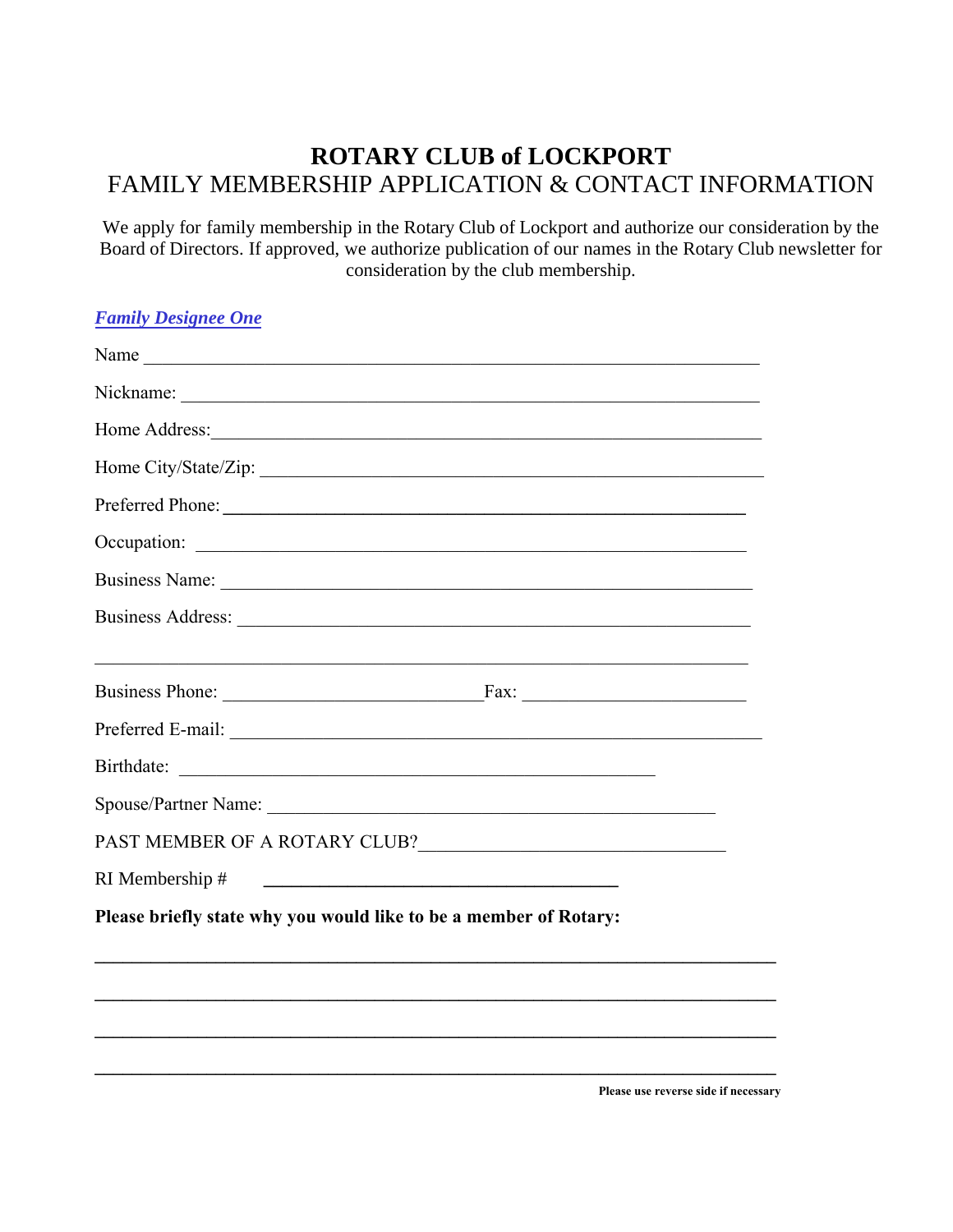## **Family Designee Two**

| RI Membership #<br><u> 1980 - Johann Stoff, fransk konger og det forskellige og det forskellige og det forskellige og det forskellig</u> |  |  |
|------------------------------------------------------------------------------------------------------------------------------------------|--|--|
|                                                                                                                                          |  |  |
| Please briefly state why you would like to be a member of Rotary:                                                                        |  |  |
|                                                                                                                                          |  |  |

(please use reverse side if necessary)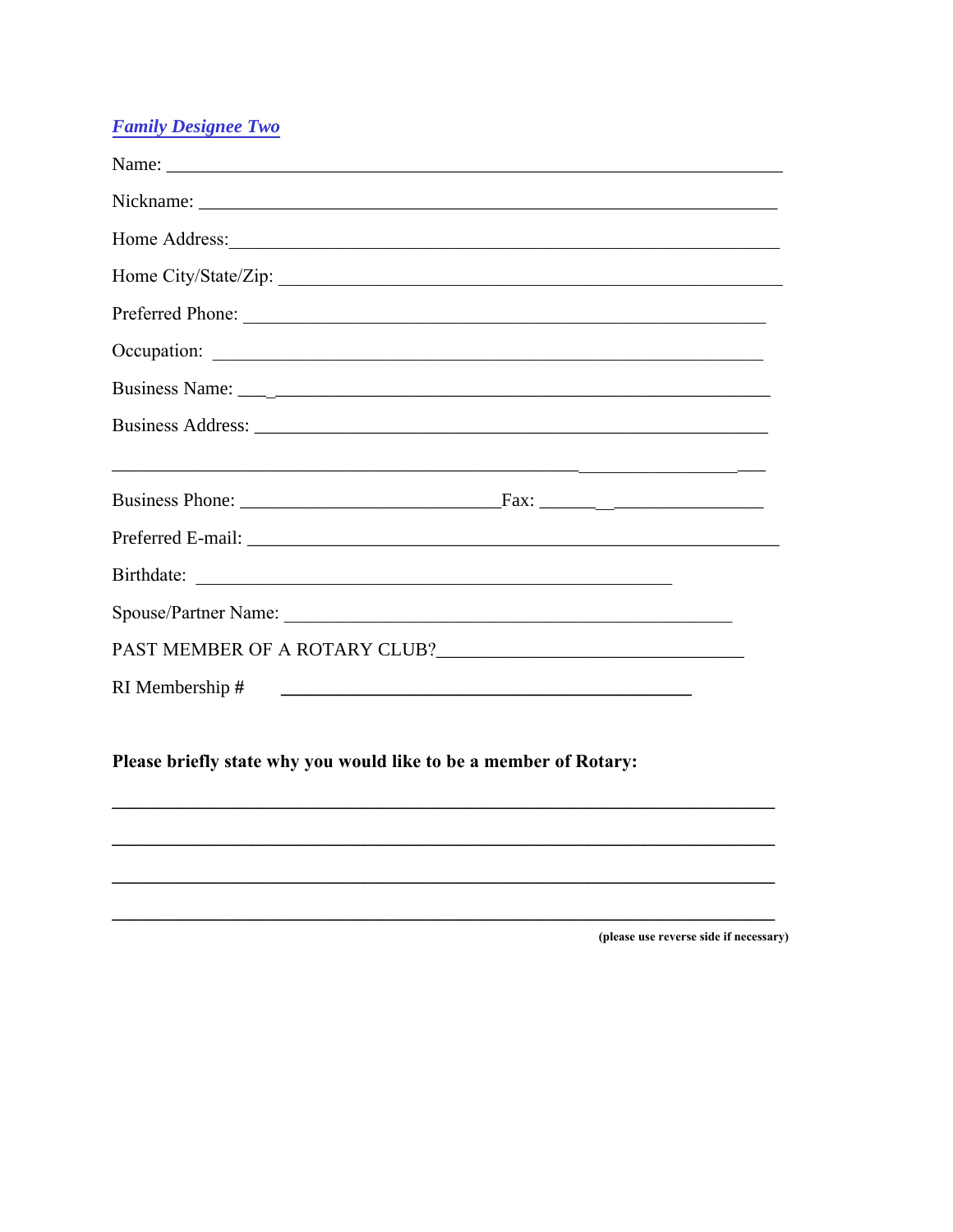### **Business/Family Member Guidelines**

A Business and Family Member Category will have a positive impact on membership by increasing the Rotary Club of Lockport's ability to attract and retain a qualified and diverse base within the community. The category is designed to improve recruitment and retention, allow for flexibility in club operations and structures, and provide the Rotary Club of Lockport with an opportunity to explore new and innovative ways to promote member diversity - all goals of the [RI Strategic Plan.](http://www.rotary.org/en/AboutUs/RotaryInternational/StrategicPlanning/Pages/ridefault.aspx) Other potential benefits include improved leadership, engagement, and participation among members and increased support of The Rotary Foundation.

A Business/Family Member Category allows a family, business or organization in the greater Lockport area to become a member of the Rotary Club, after review and approval by the Club membership. The family, business or organization will appoint two designees as the individuals who attend club meetings, participate in projects, vote on club matters, serve as club officers and serve on club committees.

## Criteria for Business/Family Member Category:

- Business/Family Members must meet the same standards/criteria as individual members.
- Both representatives will be required to go through the eight-step initiation process.
- Annual dues for the Business/Family Member Category will be \$267.50 (up to two participants) per business/family annually; \$140 per each additional person.
- A \$60 per person annual donation to the Rotary Foundation.
- Members will receive a single subscription of The Rotarian per Business/Family.
- Members will be considered the equivalent of one business/family member for purposes of fundraising, service and club attendance.

I acknowledge that my Sponsor has discussed with me the expected duties and responsibilities of being a Business Member of the Rotary Club of Lockport. I understand that my name is being proposed for membership by a current member of the Club and will be considered by the full Membership. If my membership is approved by the Club, I agree to become a Member and abide by the Constitution of Rotary International and our local by-laws. I agree to abide by the requirements of membership and to pay the annual dues promptly.

**Proposed Designee One Signature**

**\_\_\_\_\_\_\_\_\_\_\_\_\_\_\_\_\_\_\_\_\_\_\_\_\_\_\_\_\_\_\_\_\_\_\_\_\_\_\_\_\_\_\_\_\_\_**

**\_\_\_\_\_\_\_\_\_\_\_\_\_\_\_\_\_\_\_\_\_\_\_\_\_\_\_\_\_\_\_\_\_\_\_\_\_\_\_\_\_\_\_\_\_\_**

**Proposed Designee Two Signature**